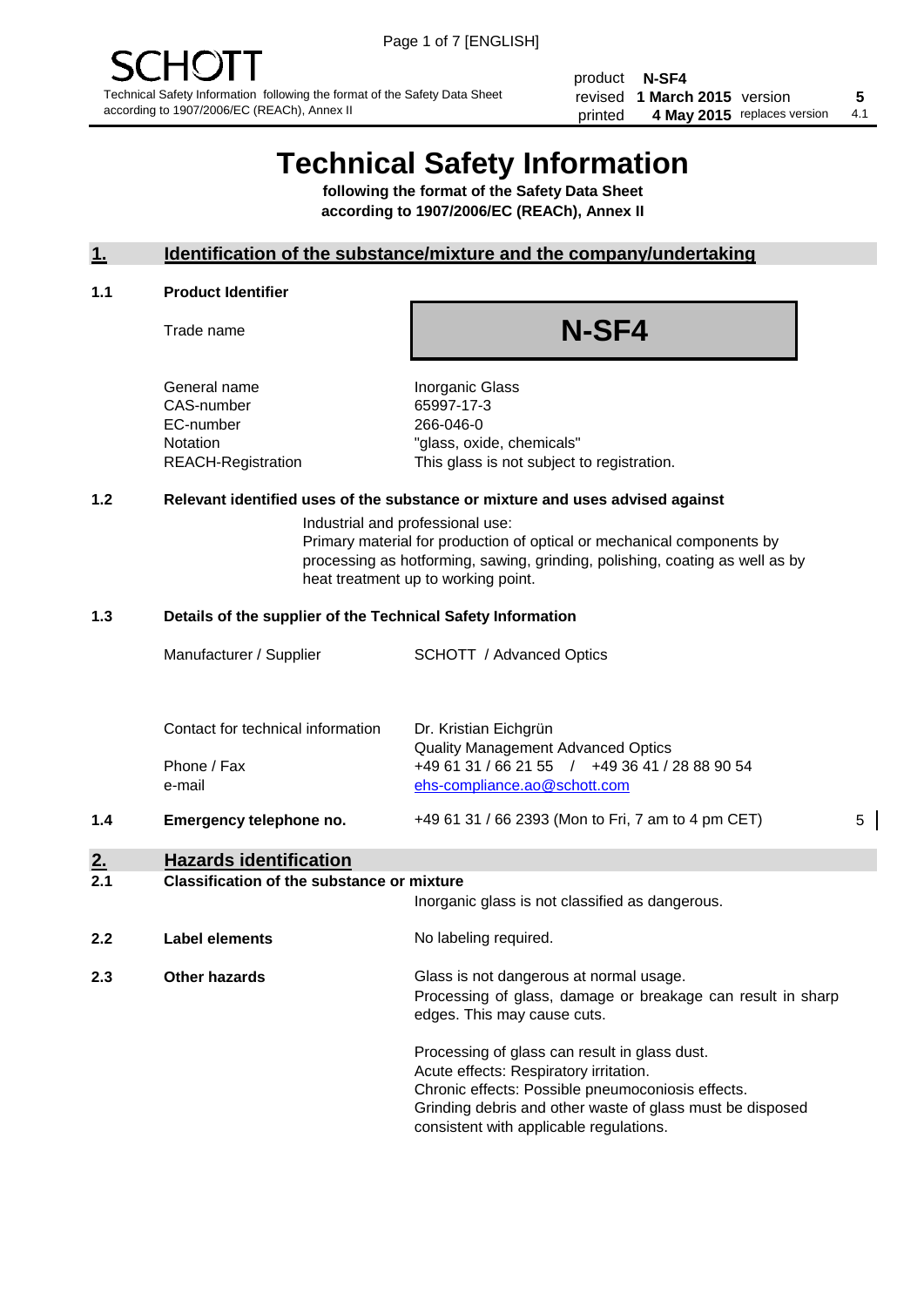### **3. Composition/information on ingredients**

#### **3.1 Substances**

As the substance glass is not included in the candidate list of substances of very high concern, currently there are no information duties according to article 33 of REACH. However for the production of glass we may use substances, which are on the candidate list and had been included in Annex XIV of the REACH regulation or could be included in future . These powdery substances are not present as such in the final glass; they are fully integrated into the glass matrix through the melting process. Thus they loose their original characteristics. The main components are listed as additional information in chapter 16. For more information please refer to ehs-compliance.ao@schott.com.

#### **3.2 Mixtures**

Glass is classified as substance acc. to regulation (EC) No 987/2008 (amending of Reach-Reg.).

#### **4. First aid measures**

#### **4.1 Description of first aid measures**

| <b>General information</b> | Glass is no hazardous substance. The following information<br>refer to glass dust and glass splinter which may result from<br>processing or breakage. |
|----------------------------|-------------------------------------------------------------------------------------------------------------------------------------------------------|
| <b>After inhalation</b>    | Supply fresh air; consult doctor in case of complaints                                                                                                |
| After skin contact         | Normally not dangerous.                                                                                                                               |
|                            | Consult doctor in case of complaints.                                                                                                                 |
| After eye contact          | Rinse under running water.                                                                                                                            |
|                            | Consult doctor in case of complaints.                                                                                                                 |
| <b>After swallowing</b>    | Consult doctor                                                                                                                                        |

#### **4.2 Most important symptoms and effects, both acute and delayed**

none known

**4.3 Indication of immediate medical attention and special treatment needed** 

|     |                                                                     | none                           |
|-----|---------------------------------------------------------------------|--------------------------------|
| 5.  | <b>Fire fighting measures</b>                                       |                                |
| 5.1 | <b>Extinguishing media</b>                                          | no requirements                |
| 5.2 | Special hazards arising from the substance or mixture               | none. Glass is noncombustible. |
| 5.3 | <b>Advice for firefighters</b>                                      | none                           |
| 6.  | <b>Accidental release measures</b>                                  |                                |
| 6.1 | Personal precautions, protective equipment and emergency procedures |                                |
|     |                                                                     | none                           |
| 6.2 | <b>Environmental Precautions</b>                                    | none                           |
| 6.3 | Methods and material for containment and cleaning up                | none                           |
| 6.4 | Reference to other sections                                         | none                           |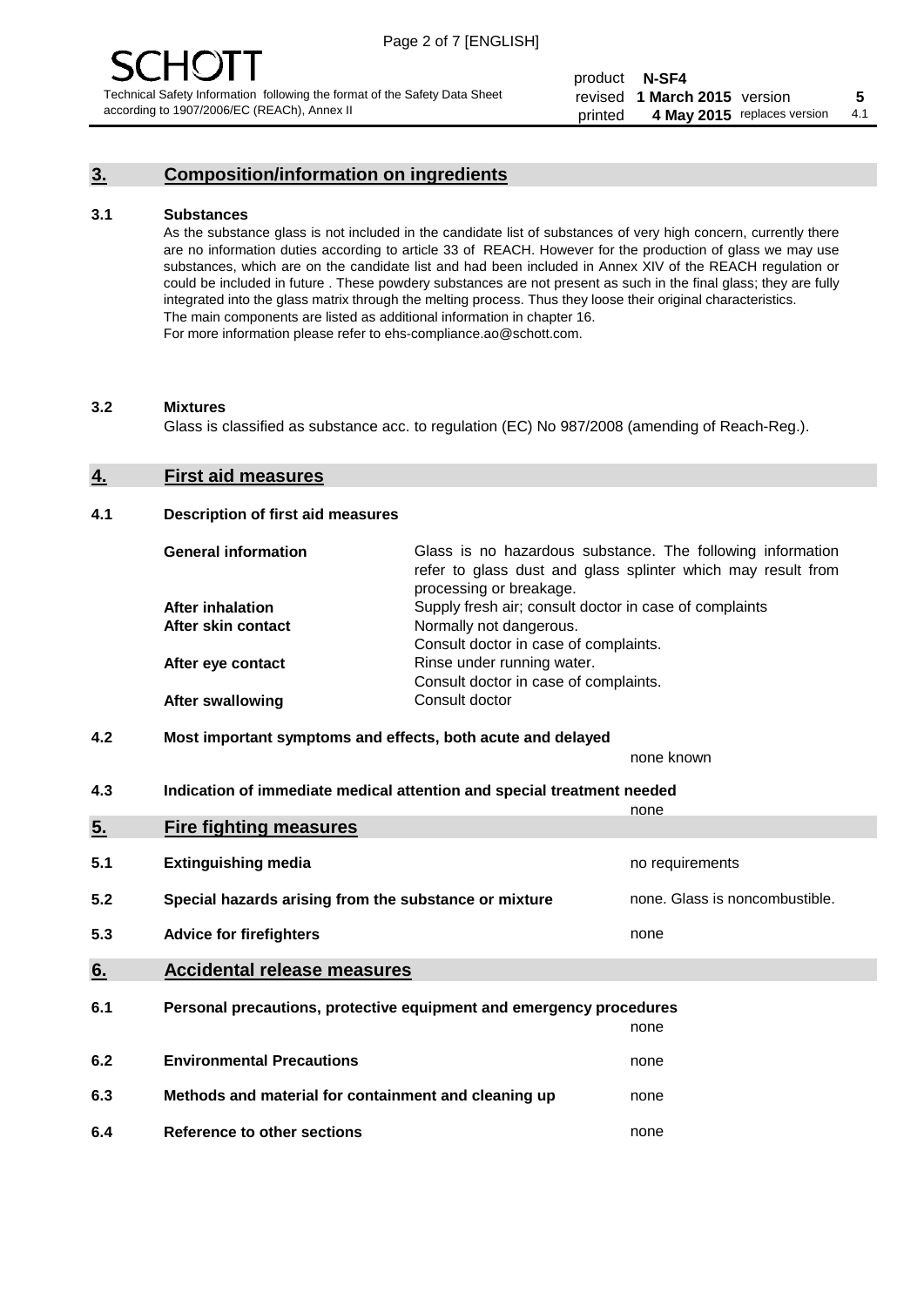

product **N-SF4** revised **5 1 March 2015** version printed 4 May 2015 replaces version 4.1

| $\underline{\mathbf{7}}$ . | <b>Handling and storage</b>                                                                                                                                                                                                                                                                                                                                                                                                                                                                                                                                                                                                                                                |                                                                                                                                                                                                                                                                                                                                        |  |  |
|----------------------------|----------------------------------------------------------------------------------------------------------------------------------------------------------------------------------------------------------------------------------------------------------------------------------------------------------------------------------------------------------------------------------------------------------------------------------------------------------------------------------------------------------------------------------------------------------------------------------------------------------------------------------------------------------------------------|----------------------------------------------------------------------------------------------------------------------------------------------------------------------------------------------------------------------------------------------------------------------------------------------------------------------------------------|--|--|
| 7.1                        | <b>Precautions for safe handling</b>                                                                                                                                                                                                                                                                                                                                                                                                                                                                                                                                                                                                                                       | Avoid breakage because of injury risk by sharp edges.                                                                                                                                                                                                                                                                                  |  |  |
| 7.2                        | Conditions for safe storage, including any incompatibilities<br>Store in dry environment. Avoid excessive humidity.                                                                                                                                                                                                                                                                                                                                                                                                                                                                                                                                                        |                                                                                                                                                                                                                                                                                                                                        |  |  |
| 7.3                        | Specific end use(s)                                                                                                                                                                                                                                                                                                                                                                                                                                                                                                                                                                                                                                                        | see section 1.2                                                                                                                                                                                                                                                                                                                        |  |  |
| <u>8.</u>                  | <b>Exposure controls / personal protection</b>                                                                                                                                                                                                                                                                                                                                                                                                                                                                                                                                                                                                                             |                                                                                                                                                                                                                                                                                                                                        |  |  |
| 8.1                        | <b>Control parameters</b><br>Regulation<br>Value<br>0,3 mg / $m3$<br>peak limit<br>no information<br>teratogenic                                                                                                                                                                                                                                                                                                                                                                                                                                                                                                                                                           | In case of dust formation, declaration for FUSED SILICA, CAS-No: 60676-86-0<br>TRGS 900 - GERMAN OCCUPATIONAL EXPOSURE LIMIT VALUES (01/2006)<br>(EXPOSURE LIMIT VALUE) with reference to the respirable fraction.<br>There is no reason to fear a risk of damage to the developing embryo<br>or foetus when limit value is adhered to |  |  |
| 8.2                        | <b>Exposure controls</b><br>Technical measures and appropriate work processes have higher priority than personal<br>protective equipment. Provide adequate ventilation by local exhaust ventilation or ventilation<br>in general.<br>Adequate assessment tools for verification of effectivity of the protective measures includes<br>methods of measurements as described in "Technischen Regeln for Gefahrstoffe (TRGS) 402.<br>Technical measure: wet grinding/processing, avoid dust<br><b>Respiratory Protection</b><br>formation.<br>If glass dust or particulates are above the national exposure<br>limits use a national approved respirator for dust and fibers. |                                                                                                                                                                                                                                                                                                                                        |  |  |
|                            | <b>Hand Protection</b>                                                                                                                                                                                                                                                                                                                                                                                                                                                                                                                                                                                                                                                     | Use protective gloves and safety wristbands for protection<br>against cut injuries.                                                                                                                                                                                                                                                    |  |  |
|                            | Eye Protection                                                                                                                                                                                                                                                                                                                                                                                                                                                                                                                                                                                                                                                             | Use industrial safety glasses that meet national standards.                                                                                                                                                                                                                                                                            |  |  |
|                            | <b>Personnel Protection</b>                                                                                                                                                                                                                                                                                                                                                                                                                                                                                                                                                                                                                                                | Use safety skirting for protection from sharp edges.<br>Wear safety shoes.                                                                                                                                                                                                                                                             |  |  |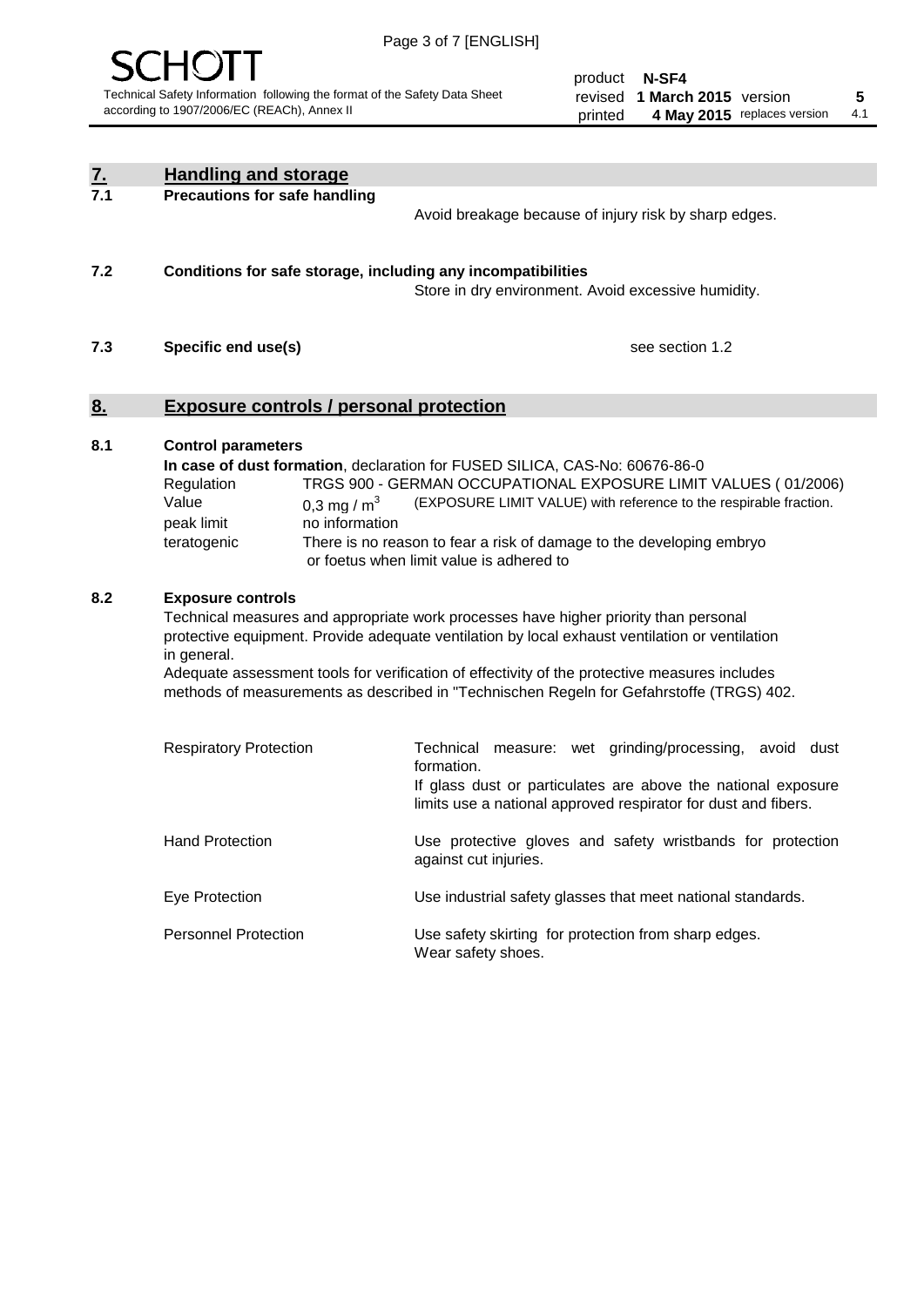#### **9. Physical and chemical properties**

#### **9.1 Information on basic physical and chemical properties**

|     | Appearance                            |                                                    |
|-----|---------------------------------------|----------------------------------------------------|
|     | <b>Physical state</b>                 | solid                                              |
|     | <b>Colour</b>                         | transparent or coloured                            |
|     | Odour                                 | odourless                                          |
|     | pH-value                              | not applicable                                     |
|     | <b>Boilling point/boilling range</b>  | not applicable                                     |
|     | Melting point/melting range           | 570 °C                                             |
|     |                                       | Transformation temperature according to ISO 7884-8 |
|     | <b>Flashpoint</b>                     | not combustible                                    |
|     | <b>Combustibility</b>                 | not combustible                                    |
|     | Ignition temperature                  | none                                               |
|     | <b>Auto flammability</b>              | none                                               |
|     | Danger of explosion                   | none                                               |
|     | <b>Explosive limits upper / lower</b> | none                                               |
|     | <b>Oxidizing characteristics</b>      | none                                               |
|     | Vapour pressure                       | not applicable                                     |
|     | Density (20 °C)                       | $3,15$ g/ccm                                       |
|     | <b>Water solubility</b>               | not applicable                                     |
|     | <b>Fat solubility</b>                 | not applicable                                     |
|     | n-octanol-water partition coefficient | not applicable                                     |
|     | <b>Other information</b>              | none                                               |
| 9.2 | <b>Other information</b>              | none                                               |

#### **10. Stability and Reactivity**

#### **10.1 Reactivity**

Glass is a stable material. Glass is inert to many chemicals, but may react to hot, strong alkaline solutions and with hydrofluoric, fluorosilicic and phosphoric acids. When heated to temperatures above the melting point, metal oxide fumes may be emitted.

Glass is an amorphous, inorganic, usually transparent or translucent substance consisting of a mixture of silicates or sometimes borates or phosphates as glass formers. With additions of modifiers a melt is produced at high temperatures, that cools to a solid state without crystallization.

#### **10.2 Chemical stability**

Glass is stable at normal environmental conditions.

**10.3 Possibility of hazardous reactions** 

No hazardous reactions at intended use.

| 10.4 | <b>Conditions to avoid</b>              | see section 10.1 |
|------|-----------------------------------------|------------------|
| 10.5 | Incompatible materials                  | see section 10.1 |
| 10.6 | <b>Hazardous decomposition products</b> | see section 10.1 |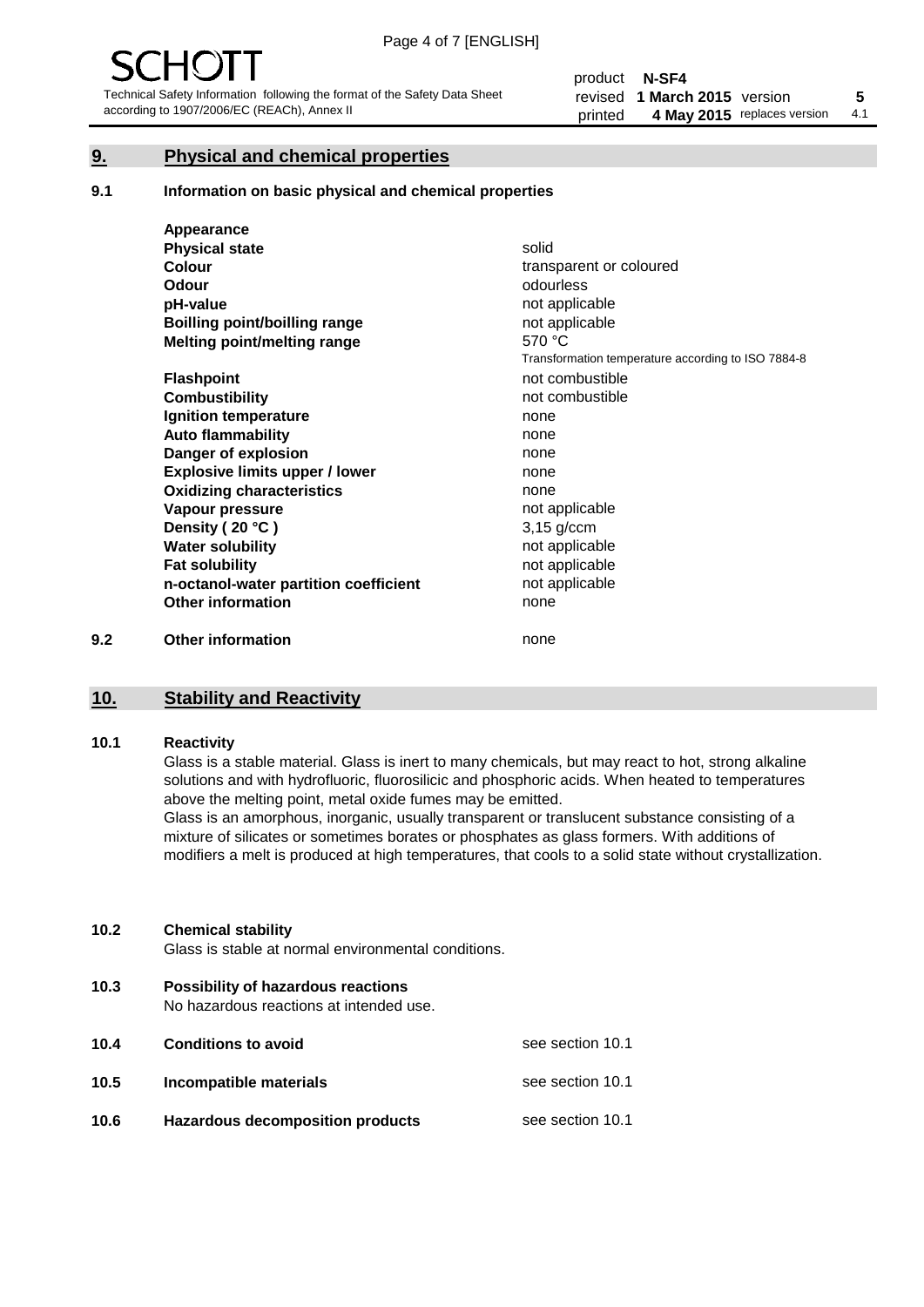

#### **11. Toxicological information**

**11.1 Information on toxicological effects** Toxicological data are not available.

#### **12. Ecological information**

- **12.1 Toxicity**
- **12.2 Persistence and degradability**
- **12.3 Bioaccumulative potential**
- **12.4 Mobility in soil**
- **12.5 Results of PBT and vPvB assessment**
- **12.6 Other adverse effects**

#### **13. Disposal considerations**

**13.1 Waste treatment methods**

Disposal according to local regulations

unknown unknown unknown unknown

unknown unknown

| <u>14.</u> | <b>Transport information</b>                                            |                     |
|------------|-------------------------------------------------------------------------|---------------------|
| 14.1       | <b>UN Number</b>                                                        | no requirements     |
| 14.2       | <b>UN Proper Shipping Name</b>                                          | no requirements     |
| 14.3       | <b>Transport hazard class(es)</b>                                       | no requirements     |
| 14.4       | Packing group                                                           | no requirements     |
| 14.5       | <b>Environmental hazards</b>                                            | no requirements     |
| 14.6       | Special precautions for user                                            | see sections 6 to 8 |
| 14.7       | Transport in bulk according to Annex II of MARPOL73/78 and the IBC Code |                     |
|            |                                                                         | no requirements     |

#### **15. Regulatory information**

#### **15.1 Safety, health and environmental regulations/legislation specific for the substance or mixture**

**REACH** Under REACH glass is classified as a "Substance". According to Appendix V Number 11 of the REACh regulation glass is exempted from registration if specified conditions are met. SCHOTT AG, Advanced Optics has examined this conditions for its products. This glass is not subject to registration.

**RoHS** This glass does not contain - according to our knowledge - materials in concentrations, whose placing on the market is forbidden in accordance to the current requirements of the European Directive 2011/65/EU.

#### **United Nations Globally Harmonized System (UN-GHS) related to safety information.**

This information considers also the requirements of the UN-GHS related to safety information.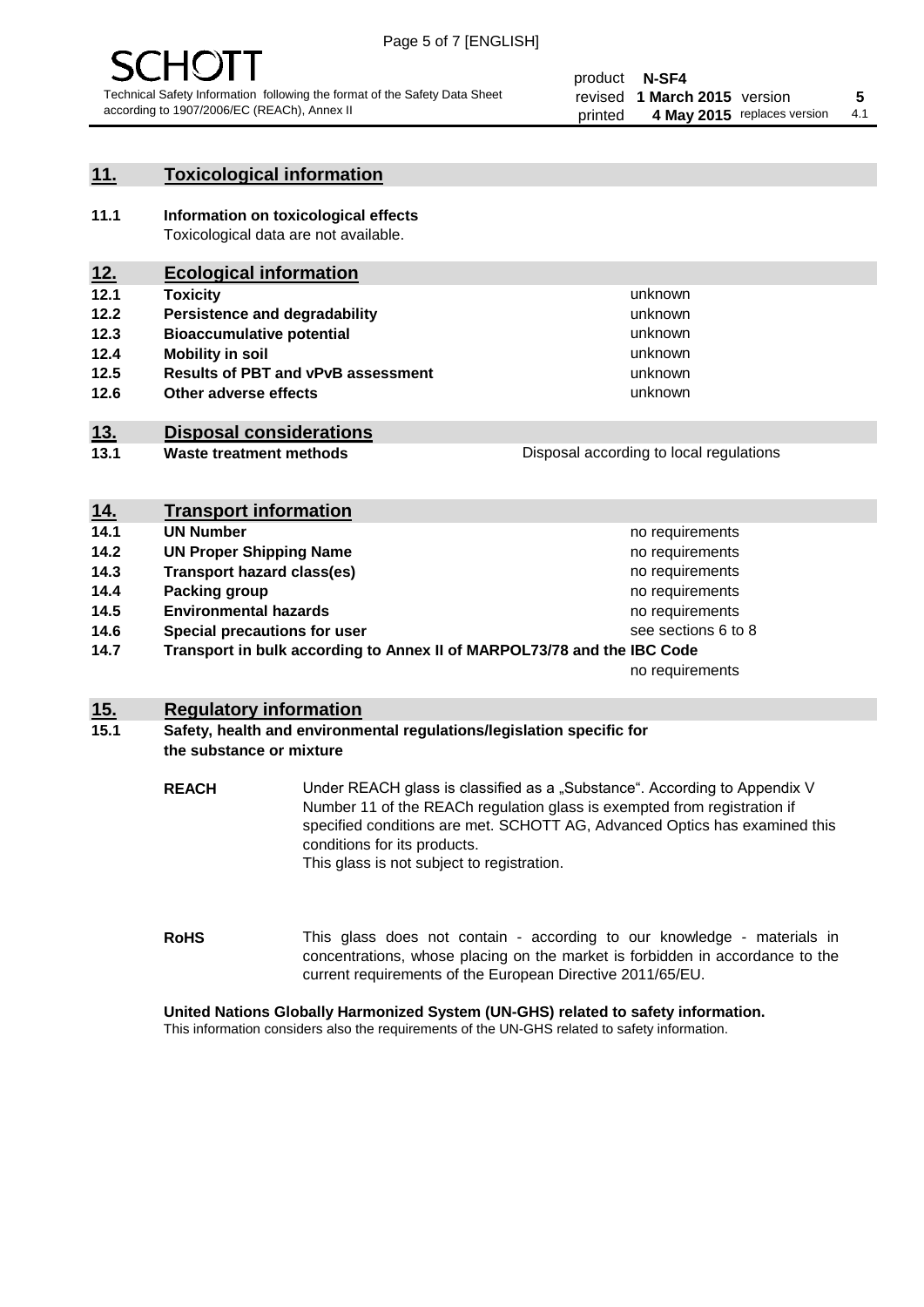# - JF

Technical Safety Information following the format of the Safety Data Sheet according to 1907/2006/EC (REACh), Annex II

#### product **N-SF4** revised **5 1 March 2015** version printed 4 May 2015 replaces version 4.1

#### **15.2 Chemical Safety Assessment**

A Chemical Safety Assessment has not been carried out.

#### **16. Other information**

#### **16.1 Composition of mixture according to raw materials, based on the oxides.**

|               | proportion    | <b>SVHC (REACH)</b> | Reg.  | <b>OSHA</b>         | <b>ACGIH</b>        | Carc.                                                                                                                                        |
|---------------|---------------|---------------------|-------|---------------------|---------------------|----------------------------------------------------------------------------------------------------------------------------------------------|
| <b>CAS-No</b> | of weigth (%) | (Y/N)               | (Y/N) | <b>PEL</b>          | <b>TLV</b>          | (Y/N)                                                                                                                                        |
| 1303-86-2     | < 1           | Yes                 | Yes   | $15 \text{ mg/m}^3$ | $10 \text{ ma/m}^3$ | No                                                                                                                                           |
| 1304-28-5     | $1 - 10$      | No                  | Yes   |                     |                     | No                                                                                                                                           |
| 1305-78-8     | $1 - 10$      | No.                 | Yes   | $5 \text{ mg/m}^3$  | $2 \text{ mg/m}^3$  | No                                                                                                                                           |
| 12136-45-7    | $1 - 10$      | No                  | No.   | N/A                 | N/A                 | No                                                                                                                                           |
| 1313-59-3     | $10 - 20$     | No                  | No.   | N/A                 | N/A                 | No                                                                                                                                           |
| 1313-96-8     | $1 - 10$      | No.                 | No    | N/A                 | N/A                 | No                                                                                                                                           |
| 1309-64-4     | < 1           | No.                 | Yes   |                     |                     | Yes                                                                                                                                          |
| 14808-60-7    | $30 - 40$     | No.                 | Yes   |                     |                     | No                                                                                                                                           |
| 13463-67-7    | $20 - 30$     | No                  | Yes   | $15 \text{ mg/m}^3$ | $10 \text{ ma/m}^3$ | No                                                                                                                                           |
|               |               |                     |       |                     |                     | $0.5 \text{ mg/m}^3$ 0.05 mg/m <sup>3</sup><br>$0.5 \,\mathrm{mq/m^3}$ 0.5 mg/m <sup>3</sup><br>$0.1 \text{ mg/m}^3$ 0.025 mg/m <sup>3</sup> |

**The classification and limiting values are valid for the raw materials, see section 3. Glass is not a substance of very high concern (SVHC).**

#### **Explanations to the data in the table**

| SVHC(REACH)        | The raw material is listed in the candidate list of the substances of very high<br>concern                                                                 |
|--------------------|------------------------------------------------------------------------------------------------------------------------------------------------------------|
| Reg.               | Regulated chemical substance per list OSHA Regulations (Standards - 29 CFR)<br>Subpart 1910.1000 Tables Z1 to Z3 Limits for Air Contaminants               |
| OSHA / PEL         | Permissible exposure limit – for chemical materials, issued by the OSHA                                                                                    |
| <b>ACGIH / TLV</b> | Threshold limit value - chemical substances classification by the ACGIH                                                                                    |
| <b>OSHA</b>        | Occupational Safety and Health Administration, an organization of the US.<br>Department of Labor (www.osha.gov).                                           |
| ACGIH              | American Conference of Governmental Industrial Hygienists (ACGIH), an<br>member-based organization that advances occupational and environmental<br>health. |
| Carc.              | Chemical substance classified as carcinogen                                                                                                                |